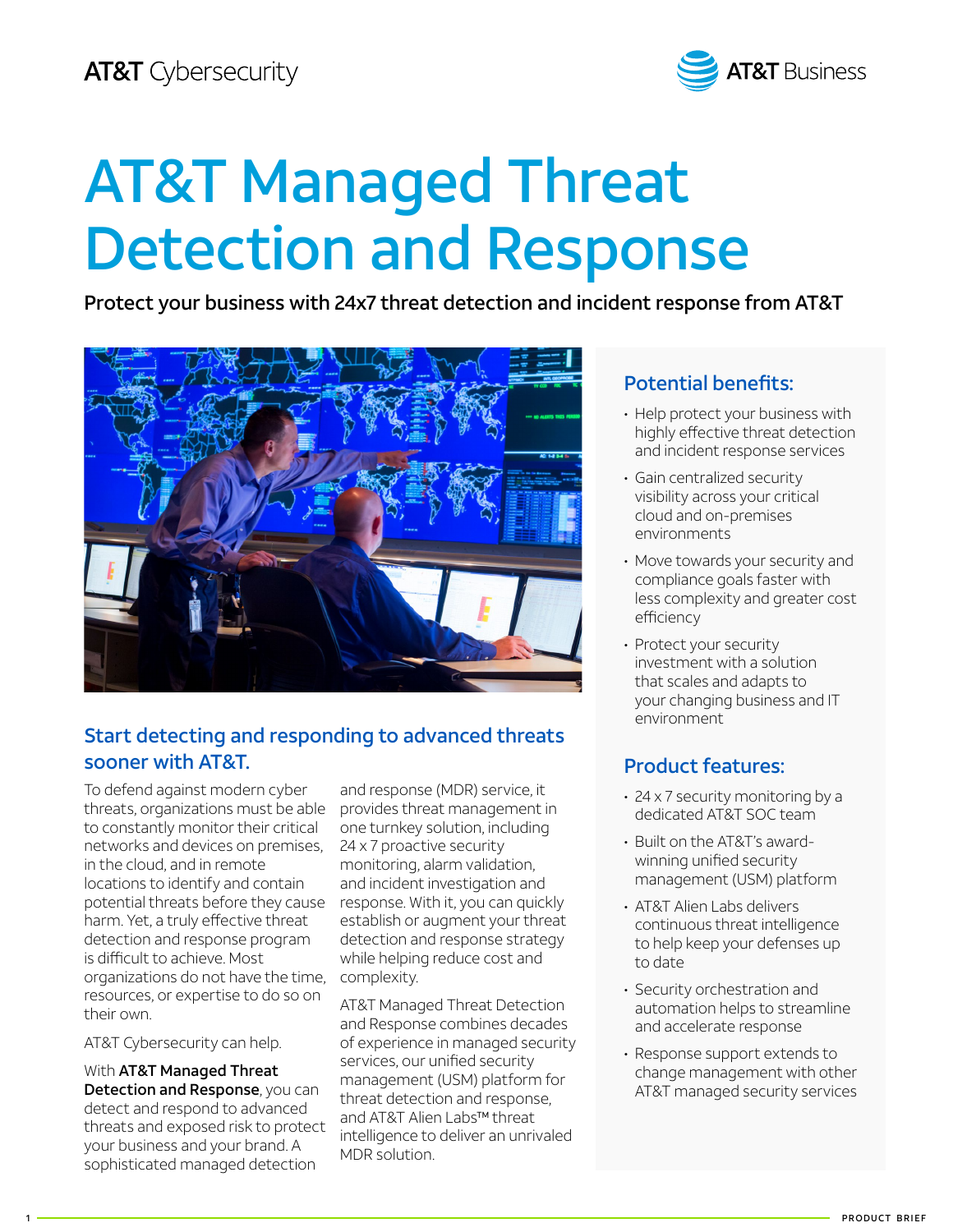

#### Built on unified security management

AT&T Managed Threat Detection and Response takes advantage of our award-winning unified security management (USM) platform. Unlike other managed detection and response solutions that may be based primarily on a SIEM log management or endpoint detection and response (EDR) tool, the USM platform combines multiple security capabilities that are essential for effective threat detection and response in one unified console.

Key capabilities include asset discovery, vulnerability assessment, network intrusion detection (NIDS), endpoint detection and response (EDR), SIEM event correlation, and long-term log management, incident investigation, compliance reporting, and more. With these capabilities working in concert, the USM platform is able to provide broader threat coverage and deeper environmental context than point solutions alone, helping to enable early detection, reduce false positives, and streamline incident investigations.

#### Fueled with AT&T Alien Labs threat intelligence

AT&T Managed Threat Detection and Response is fueled with continuous threat intelligence from AT&T Alien Labs, so your defenses are up to date and better able to detect emerging threats. AT&T Alien Labs, the threat intelligence unit of AT&T Cybersecurity, produces and delivers timely, tactical threat intelligence directly to the USM platform.

AT&T Alien Labs has unrivaled visibility into the AT&T IP backbone, the global USM Sensor network, the Open Threat Exchange® (OTX™), and other sources of threat data. This team goes beyond simply delivering threat indicators to performing deep, qualitative research that provides insight into adversary tools, tactics, and procedures (TTPs). By identifying and understanding the behaviors of adversaries, AT&T Alien Labs helps power resilient threat detection, even as attackers change their approach and as your IT systems evolve.

#### Managed 24 x 7 by our SOC experts

Building on decades of experience in delivering managed security services to some of the world's largest and highest-profile companies, the AT&T Security Operations Center (SOC) has a dedicated team of security analysts who are solely focused on helping you to protect your business by identifying and disrupting advanced threats around the clock. The AT&T Managed Threat Detection and Response SOC analyst team handles daily security operations on your behalf so that your existing security staff can focus on strategic work.

Responsibilities include:

- 24 x 7 proactive alarm monitoring
- Identifying vulnerabilities, AWS configuration errors, and other areas of risk
- Alarm validation, review, and escalation
- Incident investigation
- Response guidance and recommendations
- Orchestrating response actions towards integrated security controls (AlienApps™)
- Implementing changes in response to identified threats within other AT&T Cybersecurity services managed by the AT&T SOC

#### Going beyond security operations to security advocacy

Going beyond the daily functions described above, our SOC analyst team serves as your cybersecurity advocate in a high-touch service delivery model. Our team helps to support your security and compliance goals by:

- Leading an onsite deployment, training, and onboarding engagement within the first 30 days
- Learning your unique environment, priorities, and goals through threat modeling exercises and tuning your service accordingly
- Reviewing your security goals regularly and providing recommendations on policy updates and additional security controls
- Supporting your compliance reporting requirements through the USM platform

To learn more about how we can help you detect and defend against cyber threats, visit us at [AT&T Cybersecurity](https://www.business.att.com/portfolios/cybersecurity.html)